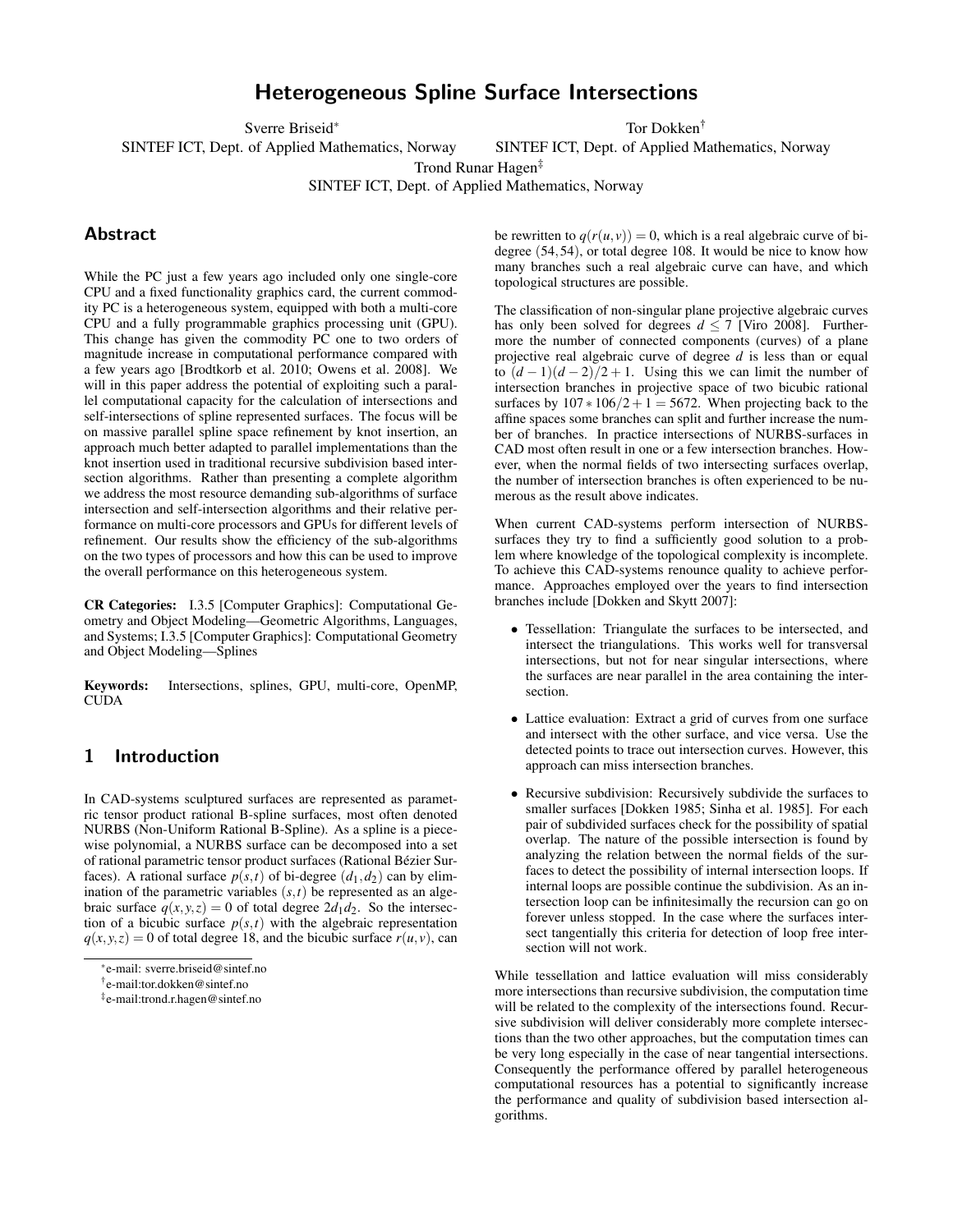

Figure 1: A self-intersecting surface.



Figure 2: A surface containing a singularity.

In this paper we propose to exploit the computational performance of multi-core processors and GPUs to determine the complexity of the topology of the intersection and self-intersection of NURBS surfaces. The idea is to identify the regions of intersection or selfintersection in the surfaces and classify these. When the classification states that the regions intersect transversally as shown in Figure 3, the actual intersection curve can be traced out by marching or refinement algorithms. For regions where no conclusion can be reached more complex approaches can be employed such as recursive subdivision combined with approximate implicitization [Dokken and Thomassen 2003; Bloomenthal and Wyvill 1997].

For the intersection of two surfaces the classifications will be:

- No intersection occurs.
- All intersections are transversal, points on all branches and loops are identified as shown in Figure 3.
- A region with possible loops, singular or near singular intersections as shown in Figure 4.

For the self-intersection of a surface the classification will be:

- No self-intersection occurs.
- Transversal self-intersection of two parts of the surface.
- Possible singular self-intersection of two parts of the surface.
- Possible locally vanishing surface normal seed point for surface self-penetration as shown in Figure 1 and 2.

The massive subdivision of the NURBS surfaces is well suited for parallelization. This parallelization can either be on a homogeneous multi-core processor, or in a heterogeneous processor environment combining homogeneous multi-core processors and data stream processors such as GPUs. We will in this paper compare how the massive subdivision and region classification performs on current processors for different levels of subdivision. The idea is to better provide the basis for a future efficient approach for classifying the intersection topology to guarantee quality and direct the recursive intersection algorithms to the challenging regions of the intersection problem.

Until now there has been limited focus on the use of GPUs for CAD type geometry interrogations such as intersections. In [Hoff et al. 2001] collision detection of two 2D objects was addressed, while in [Agarwal et al. 2004] collision detection of polytopes was addressed. Practical algorithms for accelerating geometric queries on models made of NURBS surfaces were addressed in [Krishnamurthy et al. 2009]. [Briseid et al. 2006] showed a method for speeding up surface intersections using a GPU. The results showed a good speedup when compared with a single-core CPU. In this paper we update the method to use the modern programming model for a GPU. We also extend the method to a heterogeneous system by including a multi-core CPU. Additionally we add a module for analyzing the intersection topology.

The paper consists of six sections. In section 2 we describe the programming model we use to instruct the computational resources. In section 3 the intersection problem is described. In section 4 we define the intersection modules to be accelerated. Section 5 gives some results. The concluding remarks are given in section 6.

# 2 Heterogeneous Programming Model

In our heterogeneous system we use the standard APIs OpenMP and CUDA.

The multi-core CPU is addressed using OpenMP [Chapman et al. 2007]. OpenMP is an API for multi-platform shared memory multiprocessing, supporting C/C++ and Fortran. It was released in 1997, and has gained wide interest since then. The parallelization follows from inserting compiler pragmas into the source code, telling the compiler which code blocks that may be run in parallel. The syntax is easy, giving a low learning threshold for the programmer.

In 2007 NVIDIA released the CUDA (Compute Unified Device Architecture) programming environment [Kirk and Hwu 2010]. Prior to CUDA the classical GPGPU (General Programming on the GPU) approach was to use OpenGL. Although the interface allowed for an extensive use of the GPU, the programming model was limited by the origin of the toolkit. Centered around displaying graphics on a screen the model required the programmer to understand a lot of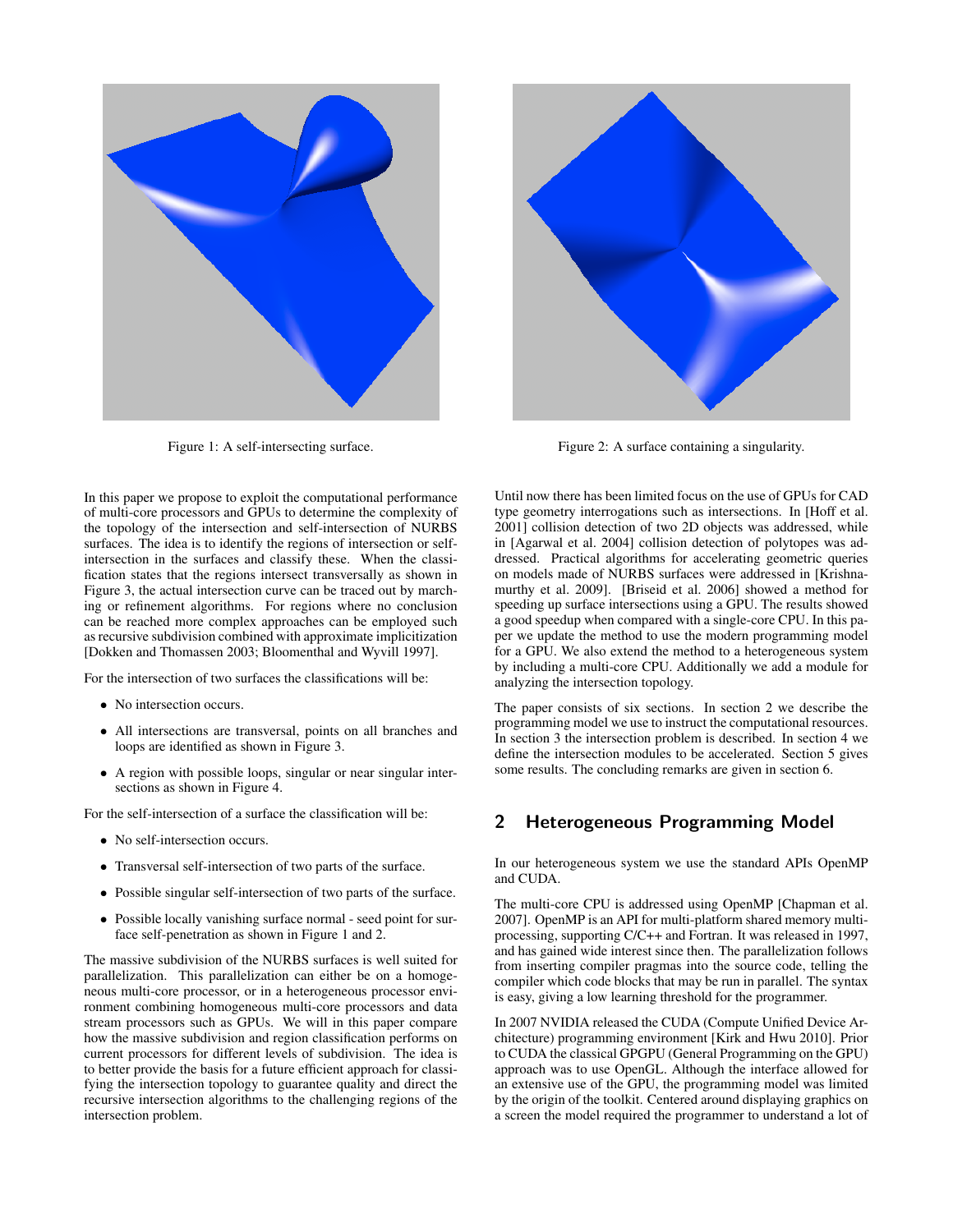

Figure 3: Two surfaces with a transversal intersection.

concepts not connected to the computational problem. With CUDA, NVIDIA removed many of these abstract layers, allowing the programmer more easily to run programs using the GPU. The CUDA programming model is on a higher abstraction layer and resembles C++. The programmer writes small programs to be run on the GPU, called kernels, which are quite similar to function calls carried out on the CPU. This does not mean that any task may be ported to CUDA with little effort and great success. There still are quite a few architectural issues to consider to make for an efficient GPU implementation. But it has become a lot easier to get a program to run on the GPU, even for novice GPU programmers.

### 3 Spline Surface Intersections

Traditional recursive intersection algorithms will be a potential bottleneck, as these will imply offloading an operation to only one processing core. A natural approach is then to analyze the traditional algorithm and isolate tasks with a high degree of parallelism. These tasks are put into separate modules, giving a good flexibility towards using multiple processing elements.

In our system we test for intersections on tensor product spline surfaces. We are thus given a spline surface of bi-degree  $(d_1, d_2)$ ,

$$
S(u,v) = \sum_{j=0}^{m-1} \sum_{i=0}^{n-1} c_{i,j} B_{i,d_1}(u) B_{j,d_2}(v),
$$
 (1)

where  $B_{i,d_1}(u)$  and  $B_{j,d_2}(v)$  are the B-spline functions and  $c_{i,j}$  are the 3-dimensional control points. Our intersection modules will essentially only be working on the control points, with the spline space used for setting up the system.

Central to our approach is a massive subdivision. The subdivision of a spline surface is done by multiplying the coefficient matrix by a refinement matrix, where the former is given by the control points  $c_{i,j}$  in equation 1 and the latter constitutes the transition from the original spline space to the refined spline space [Farin 2002]. By using this subdivision strategy we break the problem up into smaller parts which are easier to handle. More than looking for intersecting



Figure 4: Two surfaces with a tangential intersection.

parts, we enlarge the area which is guaranteed not to self-intersect or contain an intersection. For a trivial example with no intersections we will only need to use a low subdivision level. Surfaces with a complex intersection topology will naturally be more demanding, requiring a closer look. When given an area which may contain an intersection, we use the subdivision to zoom in. Once we have reached a level where any intersection curve is guaranteed to be simple, we are done. Tracing out the intersection curves may then be efficiently performed on the CPU.

In this paper we use single precision rather than double precision in the algorithms. This is not critical as the NURBS algorithms used are extremely stable numerically, and the ambition is to classify the topology of surface intersections and self-intersections, and provide starting points for tracing out intersection curves. Central parts of the classification will be based on the calculation of bounding boxes based on Bézier sub-patches of the surface or its corresponding normal surface. Using single precision gives a relative error of the extent of the bounding boxes of 10<sup>-6</sup>, while double precision gives a relative error of the extent of the bounding boxes of  $10^{-15}$ . Should double precision be needed, this is supported at half single precision speed by state-of-the-art GPUs. However, in most cases using single precision will have little influence on the classification result.

### 4 The Intersection Modules

To allow for the various parts of the intersection analysis to be run in parallel, we split the problem into separate modules. The flowchart in Figure 5 shows the dependency of the intersection modules. Our approach consists of two main branches which are totally independent. Additionally, the second branch is split into two branches further down in the pipeline. This indicates a potential for an efficient usage of our heterogeneous system by letting multiple processing elements run independent modules simultaneously. Furthermore, the independence of the branches in the flowchart allows us to use different subdivision levels. This may be in the form of increasing the subdivision level by iterating on specific modules.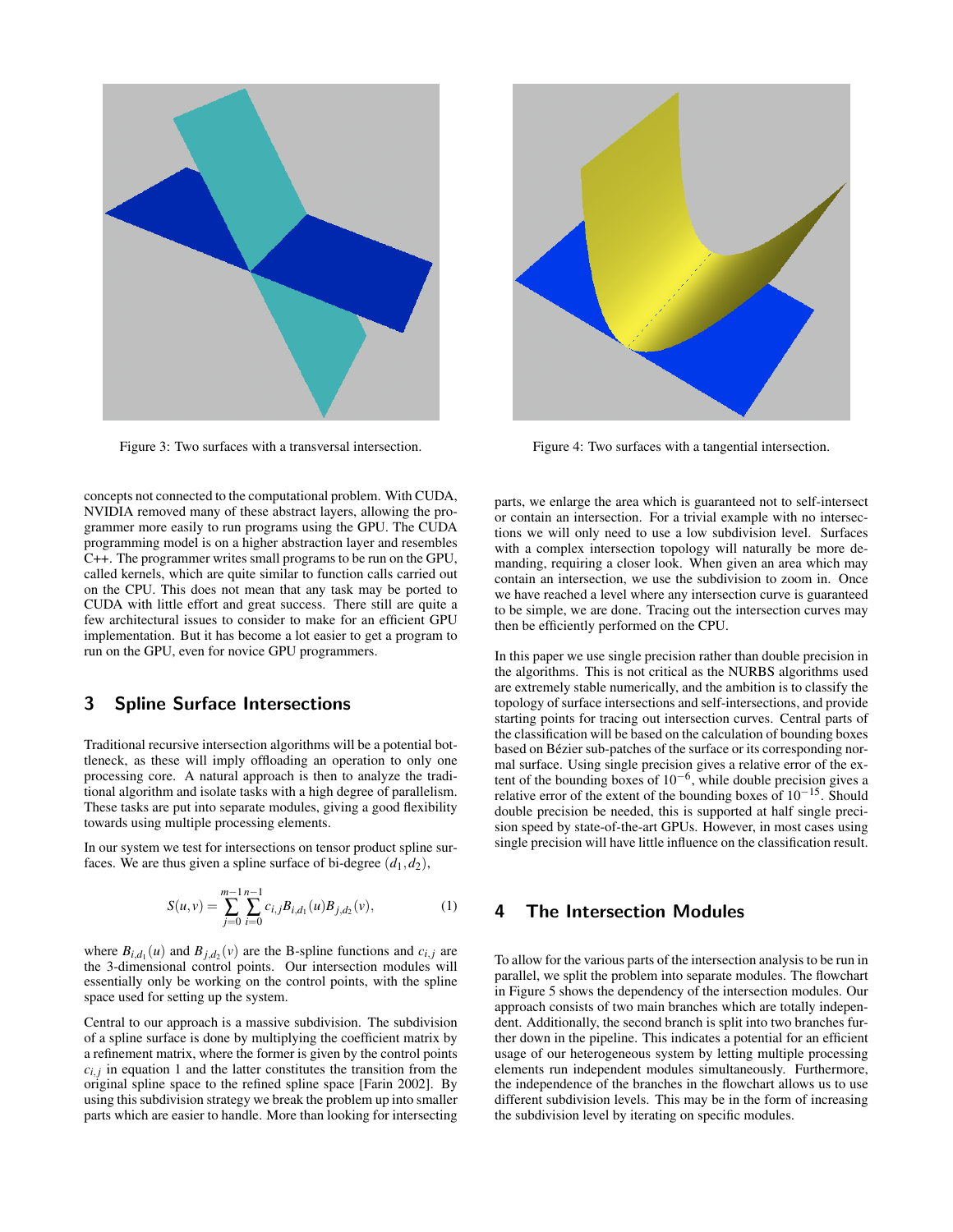

Figure 5: Pipelines of intersection modules.

### 4.1 Module 1: Surface Refinement

The input surface is refined to a chosen subdivision level *n*, corresponding to a grid of  $2^n \times 2^n$  Bézier sub-patches. This is done by performing a matrix-matrix multiplication on the control polygon of the surface, highly suitable for massive parallelization. We first refine in one of the parameter directions, followed by refinement in the other parameter direction. When given a bicubic Bézier surface as input, and subdividing to level  $n = 8$ , for each dimension this corresponds to multiplying a  $4 \times 4$  matrix by a  $4 \times 1024$  matrix, then multiplying a  $1024 \times 4$  matrix by a  $4 \times 1024$  matrix. The (computational) order of the module is  $O(2^{2n})$ , where *n* is the subdivision level.

On the GPU we use CUBLAS, which is a BLAS (Basic Linear Algebra Subprograms) implementation using CUDA. The library is very efficient, typically giving a speedup compared to a singlecore CPU version of one order of magnitude.

#### 4.2 Module 2: Bounding Box Construction

When module 1 has completed the surface refinement, we create an axis-aligned bounding box for each Bézier sub-patch, as shown in figure Figure 6. Since a spline surface lies inside the convex hull of its control point polygon, this is a fast and straightforward operation. By choosing the appropriate data structure, giving good data locality, this is well suited for OpenMP. The data locality ensures good cache efficiency, crucial to a method with such a low compute intensity. The order of the module is  $O(2^{2n})$ , where *n* is the subdivision level.

On the GPU we use an all-reduce method to extract the minimal and maximal coordinate values from each of the Bézier sub-patches. We do this by comparing pairs of coefficients, for each dimension storing the minimal/maximal value. This reduction process is carried out until we are left with the global minimal/maximal value. It is highly parallel, very well suited for the GPU.

#### 4.3 Module 3: Bounding Box Overlap Test

Once we have created the bounding boxes for all the Bézier subpatches, we check if pairs of bounding boxes overlap, as shown



Figure 6: Axis-aligned bounding box enclosing the control point polygon of a spline surface.

in Figure 7. For the self-intersection-test this is performed on all the sub-patches in the surface. Adjacent patches are excluded as the shared border trivially gives an overlap. That particular case is handled by module 6, where we look at the normal cone of the subpatches and the sum of the normal cones of adjacent sub-patches. If we are testing for intersections between two surfaces, we expect both surfaces to already have been analyzed for self-intersections, hence the pair is constructed from both surfaces. If we encounter a pair with overlapping bounding boxes the patches may intersect. Otherwise we know that no such intersection can exist and there is no need for further subdivision. In general we need to check  $(m-1)(m-1)/2$  pairs, where  $m = 2^{2n}$  is the number of Bézier sub-patches. The test itself is very lightweight as it, for each pair, consists of comparing up to 3 pairs of floating point numbers. However, the order of the module is  $O(2^{4n})$ , where *n* is the subdivision level. We should expect this to rapidly become a dominating module for larger *n*.

#### 4.4 Module 4: Normal Surface Refinement

The module is essentially the same as module 1 (surface refinement). For a surface with bi-degree  $(d_1, d_2)$ , the bi-degree of the normal surface is  $(2d_1 - 1, 2d_2 - 1)$ . When given a biquintic Bézier normal surface as input, and subdividing to level  $n = 8$ , for each dimension the refinement operation corresponds to first multiplying a  $6 \times 6$  matrix by a  $6 \times 1536$  matrix, then multiplying a  $1536 \times 6$ matrix by a  $6 \times 1536$  matrix. The order of the module is  $O(2^{2n})$ , where *n* is the subdivision level.

Similar to the surface refinement module we use CUBLAS for the matrix-matrix multiplications on the GPU.

#### 4.5 Module 5: Degeneracy Test

To identify singular parts of the surface we locate the degenerate parts in the normal surface. By using the refined normal surface we check if any of the Bézier normal sub-patches contain or lie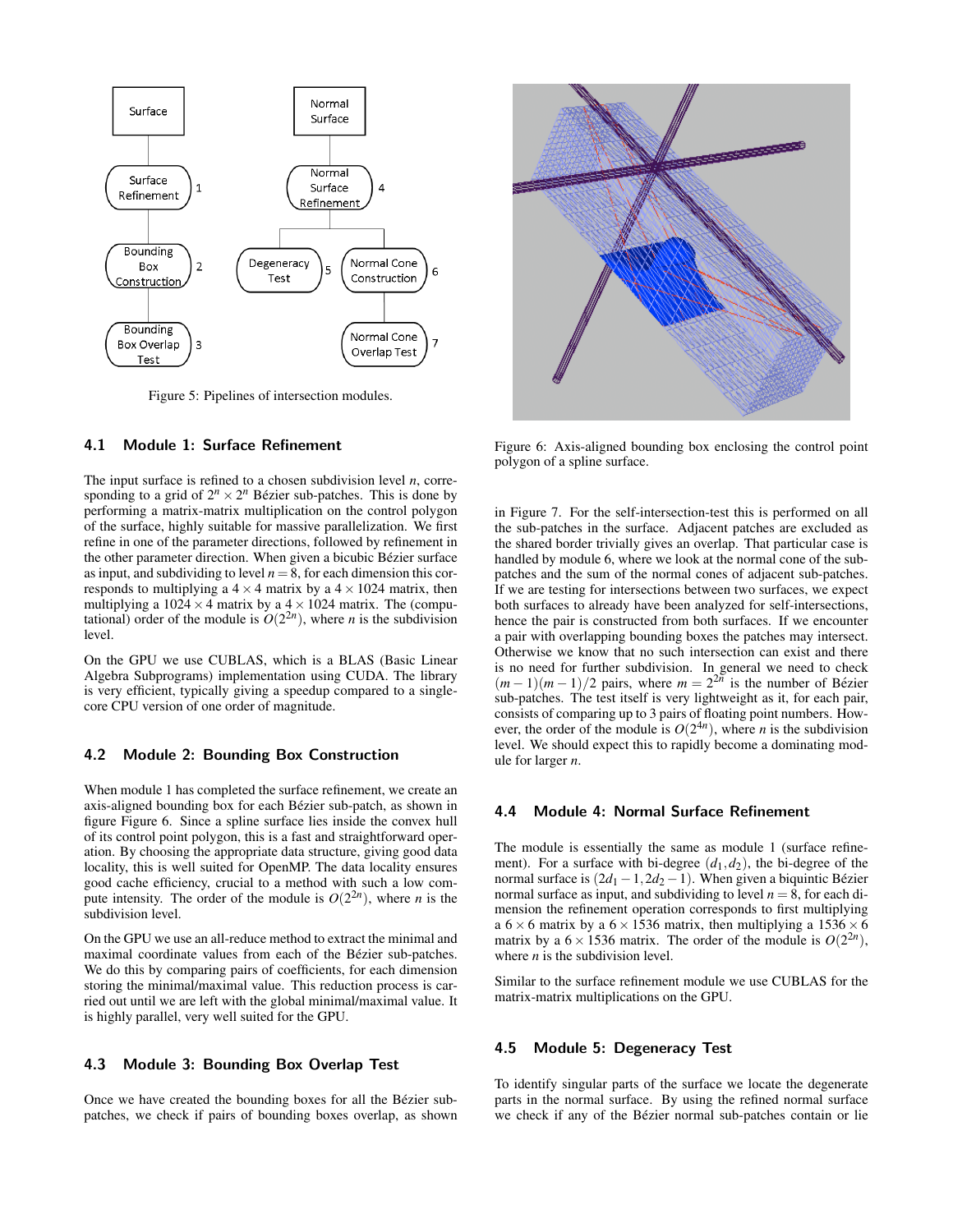

Figure 7: Two overlapping bounding boxes.

close to the origin. This is done by creating the bounding boxes from the refined normal surface and then calculating the distance to the origin. We should subdivide until this distance is greater than the intersection tolerance or the size of the boxes are smaller than the intersection tolerance. This module is not run when we test for intersection between two surfaces as we then expect the input surfaces to already have been analyzed for self-intersections. The order of the module is  $O(2^{2n})$ , where *n* is the subdivision level.

On the GPU this is a two-step procedure. We first use an all-reduce method to generate the bounding boxes for the refined normal surface. We then run through these boxes to check for degeneracy.

### 4.6 Module 6: Normal Cone Construction

The normal cone for a surface represents an upper bound for the span of the normal surface. It consists of a direction and an angle describing the width of the cone. It is used to check for selfintersections in a surface, as well as when classifying whether an intersection may be of a transversal type or a tangential type. The classification test is handled by the next module, the cone overlap module. Assuming that we are looking for self-intersections, we check if the normal cone angle of the sub-patches is greater than  $\pi$ , which allows the sub-patch to contain a self-intersection. We also check whether the span of the normal cones for two adjacent subpatches is greater than  $\pi$ . This is a solution to the problem in the box overlap module where the shared border between adjacent patches gives a trivial overlap. If any of these tests are positive we should subdivide further to remove the possibility of self-intersecting subpatches. We focus on speed when we construct the cones, giving us a slightly wider cone. For some cases this may result in the need of a higher subdivision level to rule out self-intersections, but overall our approximation approach gives an increased speed. The order of the module is  $O(2^{2n})$ , where *n* is the subdivision level.

On the CPU our approach is linked with the next module, the normal cone overlap test. The number of pairs to check grows rapidly as the subdivision level *n* increases. Instead of storing the angle of the normal cone, we store the sine and cosine values of the angle. We then use the trigonometric identity  $cos(a + b) =$   $cos(a) cos(b) - sin(a) sin(b)$  when testing for overlapping cones, where *a* and *b* denote the cone angles in the two normal cones. On the CPU this is a lot faster than computing the angle between the cone centers and then comparing the angle with the cone widths.

On the GPU this module consists of a two-step procedure. We first use an all-reduce method to compute the average value of the control points in the refined normal surface, corresponding to the average normals in the refined input surface. For each Bézier normal sub-patch we then find an upper bound for the distance to the control points. Together with the average direction this defines our approximation of the normal cone. Again, the convex hull property of the spline surface ensures us that this cone encloses the normal cone. On the GPU we may choose between the standard inverse cosine evaluation and a hardware implemented version. The latter is extremely fast at the cost of a slightly lower accuracy. Since we are interested in whether the angle is smaller than  $\pi$  and we thus only need an approximation, the lower accuracy is a fair price to pay for greater speed. This approach, as opposed to the similar CPU version of the module, gave a better GPU speed on both this module and the normal cone overlap module.

#### 4.7 Module 7: Normal Cone Overlap Test

We run through all pairs of normal cones to check if they overlap. When we are testing for intersections between two surfaces we assume that the input surfaces have already been checked for selfintersections, hence each pair is constructed from both surfaces. If the overlap test is false, we are guaranteed that any intersection is of a transversal type. This means that an intersection curve in that area can easily be traced out on the CPU. If the normal cones do overlap, and the result from module 3 shows that the corresponding Bézier patches overlap, the Bézier patches may contain a tangential intersection. We should then subdivide further. Do note that when testing for self-intersections on a surface, the normal cone of adjacent patches will trivially overlap. This was handled in module 6 (normal cone construction), where we tested whether the two sub-patches when viewed as a single surface could include a selfintersection. The order of the module is  $O(2^{4n})$ , where *n* is the subdivision level. This is a very dominating module for larger *n*.

### 5 Results

Our test system consists of a PC equipped with 6 GB of RAM. The multi-core CPU is a 2.67 GHz quad-core CPU (Core i7 920) and the GPU is a GeForce GTX 470 with 1.25 GB of RAM.

We have tested the intersection modules on a cubic Bézier surface, using subdivision levels from  $n = 1$  up to  $n = 10$ . Since the subdivision is performed uniformly on the input surface, the results are independent of the geometry of the input. The results from running the modules on an intersection case with two surfaces will be very similar, with module 5 (degeneracy) removed from the system.

The benchmarks were performed without timing the communication between the CPU and the GPU. This potential bottleneck will become less of an issue with modern designs, which will decrease the data transfer overhead between the CPU and the GPU. It should be further noted that the tests were performed without timing the overhead in the form of setting up the system. This will imply some additional punishment to a low subdivision level.

As shown in Table 1 and illustrated in Figure 8, the CPU benefits from using more cores at all subdivision levels. But the advantage, measured as the speedup factor compared to the single-core CPU,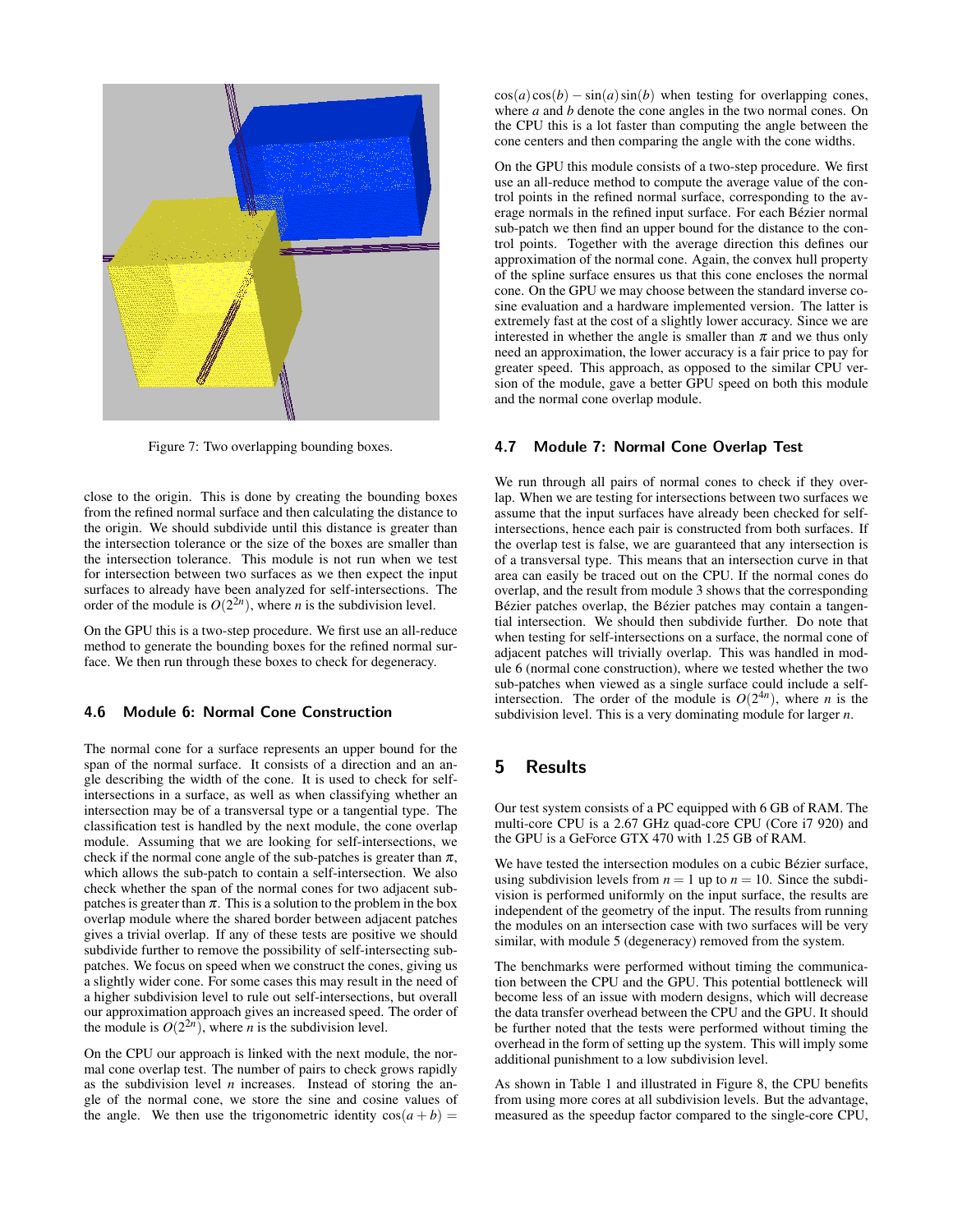|               |  | Level 1 core 2 cores 3 cores 4 cores GPU               |  |
|---------------|--|--------------------------------------------------------|--|
| $\mathcal{E}$ |  | $1.61e-04$ 9.70e-05 7.38e-05 6.48e-05 3.21e-04         |  |
| $4 \quad$     |  | $8.08e-04$ $4.84e-04$ $3.76e-04$ $3.50e-04$ $3.62e-04$ |  |
| 5             |  | 5.99e-03 3.86e-03 3.14e-03 2.78e-03 7.64e-04           |  |
| 6.            |  | $6.64e-02$ $4.50e-02$ $3.79e-02$ $3.42e-02$ $6.12e-03$ |  |
| 7             |  | $9.36e-01$ $6.76e-01$ $5.81e-01$ $5.34e-01$ $8.91e-02$ |  |
| -8            |  | $1.43e+01$ $1.03e+01$ $8.85e+00$ $8.17e+00$ $1.41e+00$ |  |

Table 1: Total timings in seconds for all modules using subdivision levels  $n = 3$  up to  $n = 8$ .



Figure 8: Total speedups for all modules using subdivision levels  $n = 3$  up to  $n = 8$ .

declines as the subdivision level increases. At level  $n = 8$ , the advantage gained from increasing the number of active CPU cores from 3 to 4 is almost gone. On the GPU the result is quite the opposite. A low subdivision level implies an inefficient GPU due to many idle cores. From subdivision level  $n = 6$  and up the task is large enough for the GPU to utilize most of its cores, resulting in a good speedup compared to the single-core CPU.

#### 5.1 Subdivision Level

An important aspect of the setup is choosing an appropriate subdivision level. In our test system we may use a subdivision level up to  $n = 10$ , limited by the memory on the GPU. Even higher levels are possible, requiring us to use an iterative approach, running the overlap modules in multiple steps on a sub-grid. We do not want to use a high subdivision level on a trivial case as it would imply wasting clock cycles. But if the problem is an intersection with a complex topology, we are better off using a higher subdivision level. We would otherwise have to iterate on the solution, resulting in a lower efficiency due to added overhead from transferring data from the GPU for each step. Still, to achieve good data locality which is vital for an efficient cache usage, it may be beneficial to use a lower initial subdivision level, and then iterate on the solution without wasting time by checking the intermediate results.

In theory, assuming a perfect scalability of the multi-core CPU and the GPU with respect to the problem size, an increased subdivision level should give an increase in run-time for each of the modules according to their respective computational order. To evaluate the efficiency of the modules for the different subdivision levels, we divided the module execution time by  $2^{2n}$  for the modules of order  $O(2^{2n})$ , and divided by  $2^{4n}$  for the modules of order  $O(2^{4n})$ . This gives the sub-patch execution time at the various subdivision levels, which indicates whether an iterative strategy on the subdivision



Figure 9: 4-core CPU efficiency at various subdivision levels, measured as a percentage of sub-patch execution time at level  $n = 3$ .



Figure 10: GPU efficiency at various subdivision levels, measured as a percentage of sub-patch execution time at level  $n = 3$ .

levels may be a good idea. Figure 9 and Figure 10 show the efficiency ratios with respect to level  $n = 3$ . On the CPU, using four cores, there was clearly a benefit from increasing the subdivision level from  $n = 3$  up to  $n = 5$ , as can be seen in Figure 9. With module 3 and 7 being the most time-consuming modules there is a small advantage in using an even higher subdivision level. Figure 10 confirms the poor GPU performance on low subdivision levels which was shown in Figure 8. From level  $n = 6$  and up to  $n = 8$ the efficiency is almost the same. There was no additional benefit in further increasing the subdivision level.

#### 5.2 The Intersection Modules

We take a closer look at each of the intersection modules, to see how they perform on the two computational resources. In accordance with the analysis in the previous section we have used subdivision level  $n = 8$ .

As illustrated in Figure 11, the surface refinement module scales nicely on the CPU. The input data are on a well-ordered layout, allowing an efficient OpenMP implementation. The GPU version of the module gives a very good speedup.

The bounding box module scales well on the CPU. Each Bézier sub-patch is treated by a separate core. With the sub-patch data stored in a continuous stream, we allow for OpenMP to achieve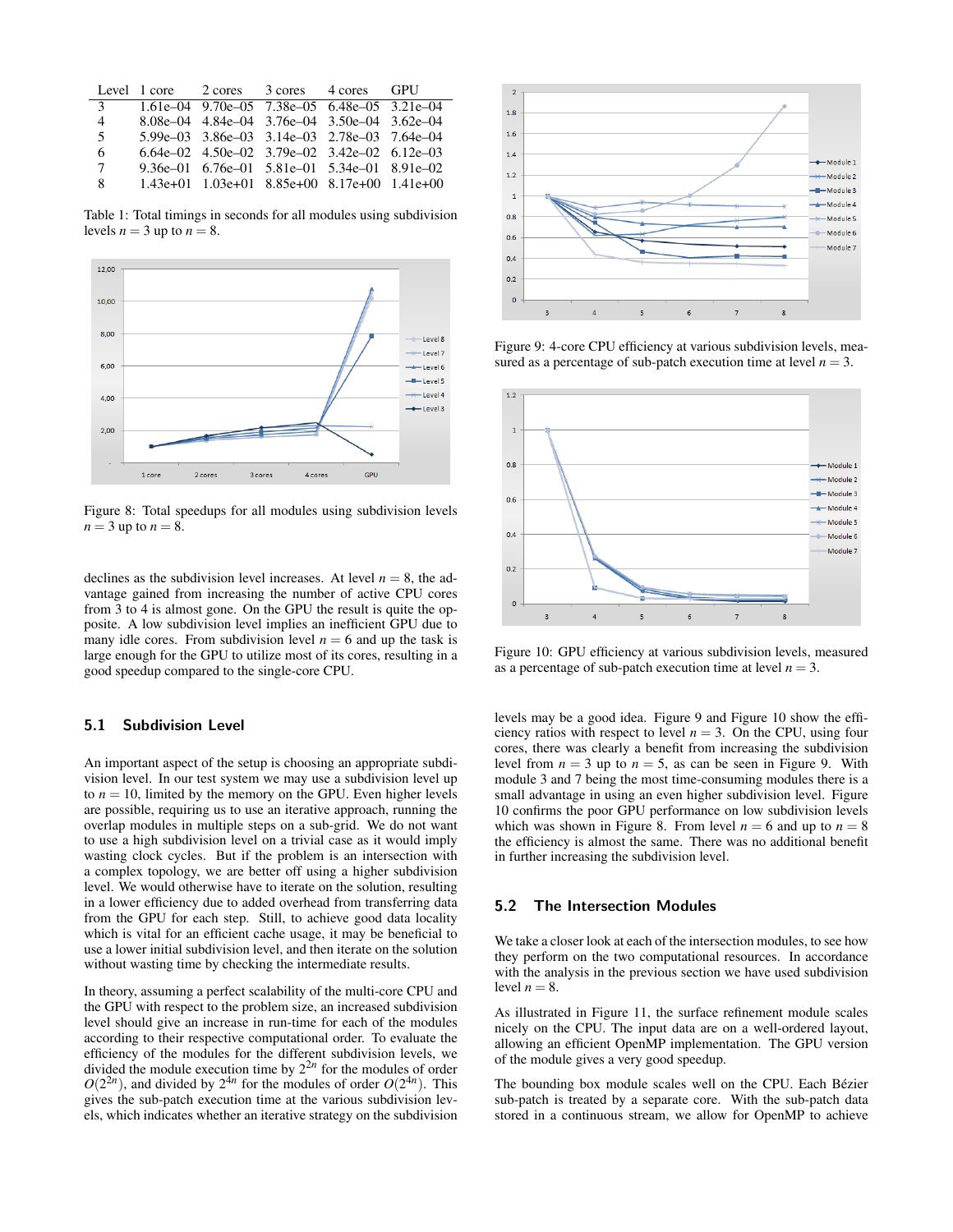|                 | Module 1 core 2 cores 3 cores 4 cores GPU |                                                        |  |  |
|-----------------|-------------------------------------------|--------------------------------------------------------|--|--|
| $\mathbf{1}$    |                                           | $1.16e-02$ $5.80e-03$ $3.88e-03$ $2.91e-03$ $6.87e-04$ |  |  |
| 2               |                                           | 8.23e-03 4.15e-03 2.82e-03 2.15e-03 6.78e-04           |  |  |
| -3              |                                           | $6.09e+00$ $6.09e+00$ $6.10e+00$ $6.10e+00$ $6.61e-01$ |  |  |
| 4               |                                           | $4.16e-02$ $2.08e-02$ $1.39e-02$ $1.04e-02$ $1.42e-03$ |  |  |
| 5               |                                           | $2.38e-02$ 1.20e-02 8.06e-03 6.06e-03 2.91e-03         |  |  |
| 6               |                                           | $1.12e-01$ $5.75e-02$ $3.86e-02$ $3.04e-02$ $3.08e-03$ |  |  |
| $7\overline{ }$ |                                           | 7.98e+00 4.11e+00 2.69e+00 2.02e+00 7.36e-01           |  |  |
| Sum             |                                           | $1.43e+01$ $1.03e+01$ $8.85e+00$ $8.17e+00$ $1.41e+00$ |  |  |

Table 2: Timings in seconds for the modules using subdivision level  $n = 8$ .



Figure 11: Module speedups using subdivision level  $n = 8$ , where the numbering is as follows: 1) Surface refinement, 2) Bounding box construction, 3) Bounding box overlap test, 4) Normal surface refinement, 5) Degeneracy test, 6) Normal cone construction, 7) Normal cone overlap test.

good cache efficiency. The number of arithmetic operations is too low for the GPU to utilize all of its computational power. A large part of the speedup is due to the faster GDDR5 RAM on the GPU.

In the box overlap test we noticed an interesting result on the CPU, with no speedup using more cores. The reason for this is that there are too few arithmetic operations carried out. As a result the memory bandwidth is the limiting factor. Due to OpenMP overhead the inclusion of more cores actually leads to a small speed decline. Although there are not enough computations to exploit the GPU, we still get a significant speedup due to the faster GDDR5 RAM.

Since the module for refining the normal surface is essentially the same as the one for refining the input surface, one should expect it to have the same speedup characteristics. The larger matrix system means that the number of arithmetic operations is higher, resulting in a slightly better GPU speedup when comparing to module 1.

The degeneracy test scales well on the CPU. The GPU is not that much faster. Although the size of the computational grid is large enough to utilize all the GPU cores, the number of arithmetic operations are too few to exploit the parallelity of each GPU core.

When generating the normal cone for each Bézier sub-patch, we perform quite many arithmetic operations. This scales well on the CPU, efficiently distributed using OpenMP. This module is perfectly suited for the GPU, giving a very good speedup. The number of GPU cores involved is high, with each core given enough arithmetic operations to utilize its parallelity. It is a well balanced GPU kernel, where all the sub-patches involves the same number of arithmetic operations.

The normal cone overlap test consists of only a few floating point operations for each pair of cones. Although a low number of operations, it is still high enough for the memory bandwidth not to become a limiting factor. This scales well on the CPU. Again the GPU benefits from the much faster GDDR5 RAM. In our first CPU implementation, where we for each normal cone stored the cone angle as opposed to storing the sine and cosine values of the angle, we had to compute the angle between each pair of cones. The slow inverse cosine operation performed on the CPU gave a GPU speedup of approximately 45. By locating the bottleneck in the CPU version and rethinking the mathematics this factor was drastically reduced. A necessary criteria for the cone overlap test to be of any interest is that the corresponding bounding boxes overlap. For most intersection cases the majority of the bounding box pairs will not overlap. Hence only a minority of cone pairs need to be checked for overlap. As a result the computational grid will be unbalanced, reducing the efficiency of the highly parallel GPU. For this reason it is rarely a good idea to run this module massively on all cone pairs. Usually the multi-core CPU will be the natural choice for this module.

#### 5.3 Potential for Heterogeneous Speedup

Even though we must use one thread to control the heterogeneous system and one thread to control the GPU, the Core i7 CPU supports hyper-threading which lets us use all four CPU cores for accelerating the modules.

The speedup factors in Figure 11 show that the multi-core CPU is a good candidate for running module 2 (bounding box construction), module 5 (degeneracy test) and module 7 (cone overlap test). From the flowchart in Figure 5 we see that the GPU may run other modules at the same time. This shows a potential for a good speedup on the heterogeneous system. But if the total run-time is dominated by one or a few of the modules, there may not be much benefit from such an approach.

From Table 2 we see that module 3 and 7 (the overlap tests) are dominating the total run-time. By looking at the computational order of the modules this is to be expected. This means that using the multi-core CPU to run modules 2 and 5 will only give a small speedup. Even though the CPU scales well on module 7, it is evident from Table 2 that it is faster to let the GPU handle that module. By letting the CPU run modules 2 and 5 using all four cores, and let the remaining 5 modules run on the GPU, Table 2 yields a corresponding theoretical speedup of 10.2. Compared to 10.1 on the GPU alone, and taking into account some overhead cost, it is evident that this is not a good solution.

The approach which will give a significantly better speedup is to let the multi-core CPU contribute to the last module, the cone overlap test. That module consists of looking up values in two tables containing the normal cones corresponding to the refined normal surface and then check for overlap. These calculations are totally independent and are well suited to be split among different computational resources. The total heterogeneous system will then consist of the GPU running most of the modules. The multi-core CPU is set to handle module 5 (degeneracy test) and module 7 (cone overlap test), with the GPU joining in on module 7 as soon as it has completed the other modules. From Table 2, this will allow the CPU to complete approximately 33 % of module 7 before the GPU joins in. The combined speedup of the multi-core CPU and the GPU on module 7 is 14.8. The last 67 % of the module should then be done in 0.363 seconds. The theoretical total run-time is 1.03 seconds, with a corresponding heterogeneous speedup of 13.9. This speedup